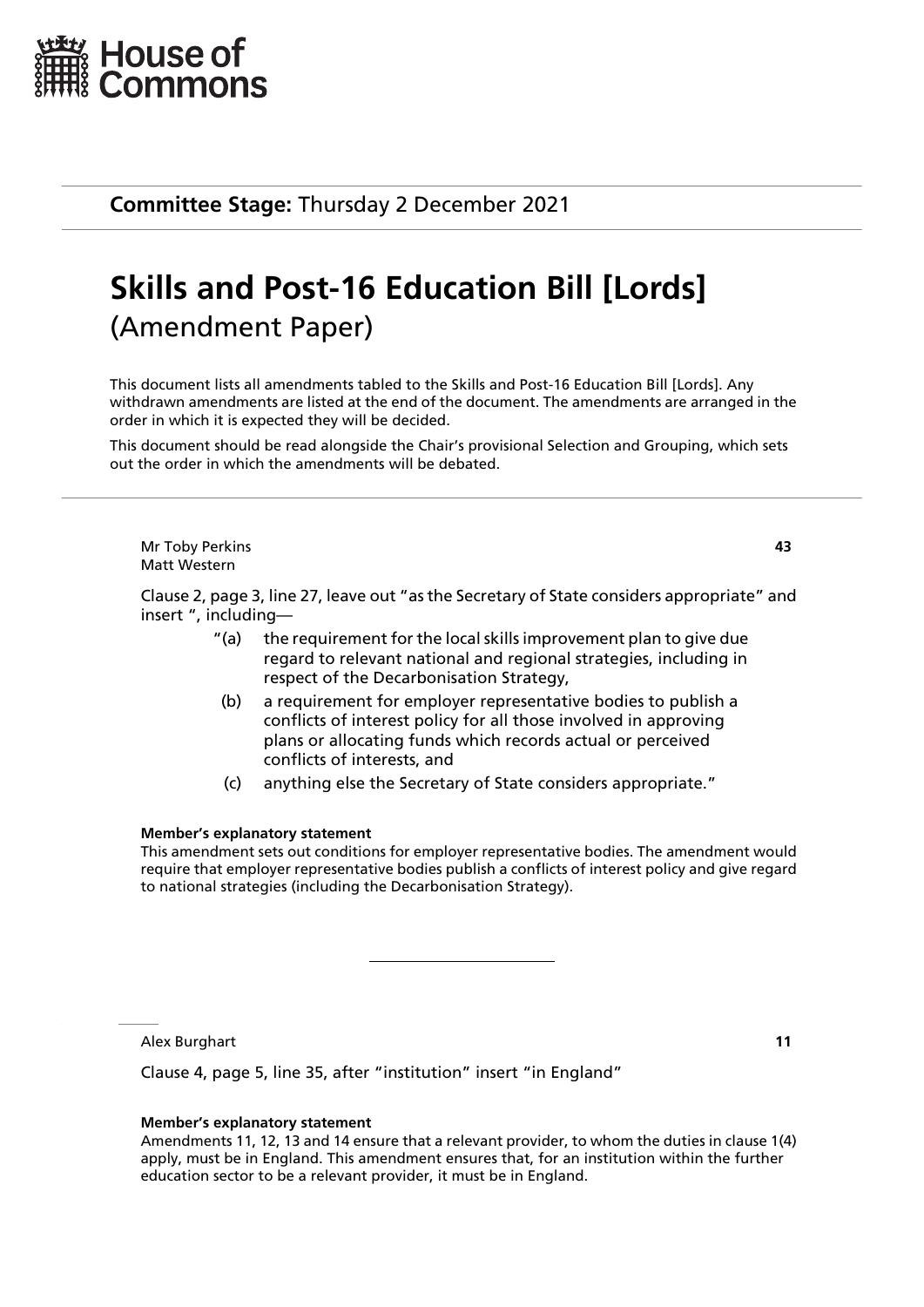Clause 4, page 5, line 38, leave out "a" and insert "an English"

#### **Member's explanatory statement**

See the explanatory statement for Amendment 11. This amendment ensures that a higher education provider will be a relevant provider only if it is an English higher education provider.

#### Alex Burghart **13**

Clause 4, page 5, line 40, after "provider" insert "whose activities, so far as they relate to the provision of post-16 technical education or training, are carried on, or partly carried on, in England"

#### **Member's explanatory statement**

See the explanatory statement for Amendment 11. This amendment ensures that an independent training provider is a relevant provider only if the provider's activities that relate to providing post-16 technical education or training are carried on, or partly carried on, in England.

Alex Burghart **14**

Clause 4, page 5, line 41, at end insert "in England"

#### **Member's explanatory statement**

See the explanatory statement for Amendment 11. This amendment ensures that the only schools that can be relevant providers by virtue of regulations under clause 4 are schools in England.

Alex Burghart **15**

Clause 4, page 6, line 9, leave out "in respect of which amounts are" and insert "funded, wholly or partly, by amounts"

#### **Member's explanatory statement**

This amendment, together with Amendments 16 and 17, ensure that education or training is treated as English-funded where amounts are paid directly to providers of the education or training in accordance with regulations made by the Secretary of State (as, for example, where payments are made by the Student Loans Company).

Alex Burghart **16**

Clause 4, page 6, line 10, leave out "by the Secretary of State"

#### **Member's explanatory statement**

See the explanatory statement for Amendment 15.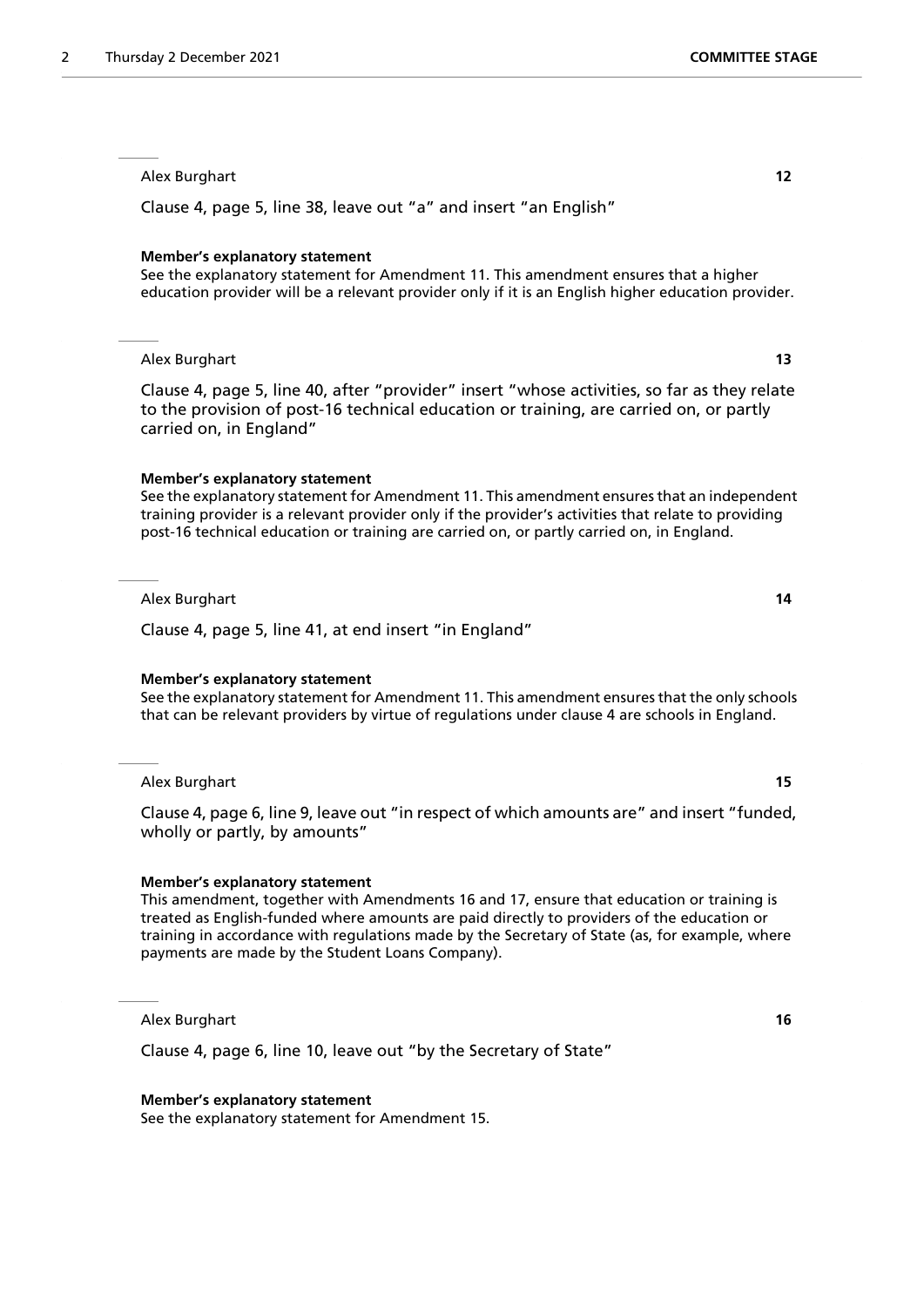Clause 4, page 6, line 11, after "made" insert "by the Secretary of State"

#### **Member's explanatory statement**

See the explanatory statement for Amendment 15.

Mr Toby Perkins **32** Matt Western

Clause 6, page 7, line 23, at end insert—

"(2A) The Institute shall perform a review of the operation of the apprenticeship levy, paying particular regard to ensuring that sufficient apprenticeships at level 3 and below are available."

#### **Member's explanatory statement**

This amendment would require the Institute to perform a review of the operation of the apprenticeship levy, and would require the Institute to pay particular regard to ensuring that sufficient apprenticeships at level 3 and below are available.

Mr Toby Perkins **47** Matt Western

Clause 7, page 10, line 37, at end insert—

"(2A) Notwithstanding the provision in subsection (2), the Secretary of State will appoint by regulations a body other than the Institute to withdraw approval of a technical education qualification at Level 3."

#### **Member's explanatory statement**

This amendment requires the Secretary of State to appoint an alternative body to the Institute to approve the withdrawal of technical education qualifications at Level 3.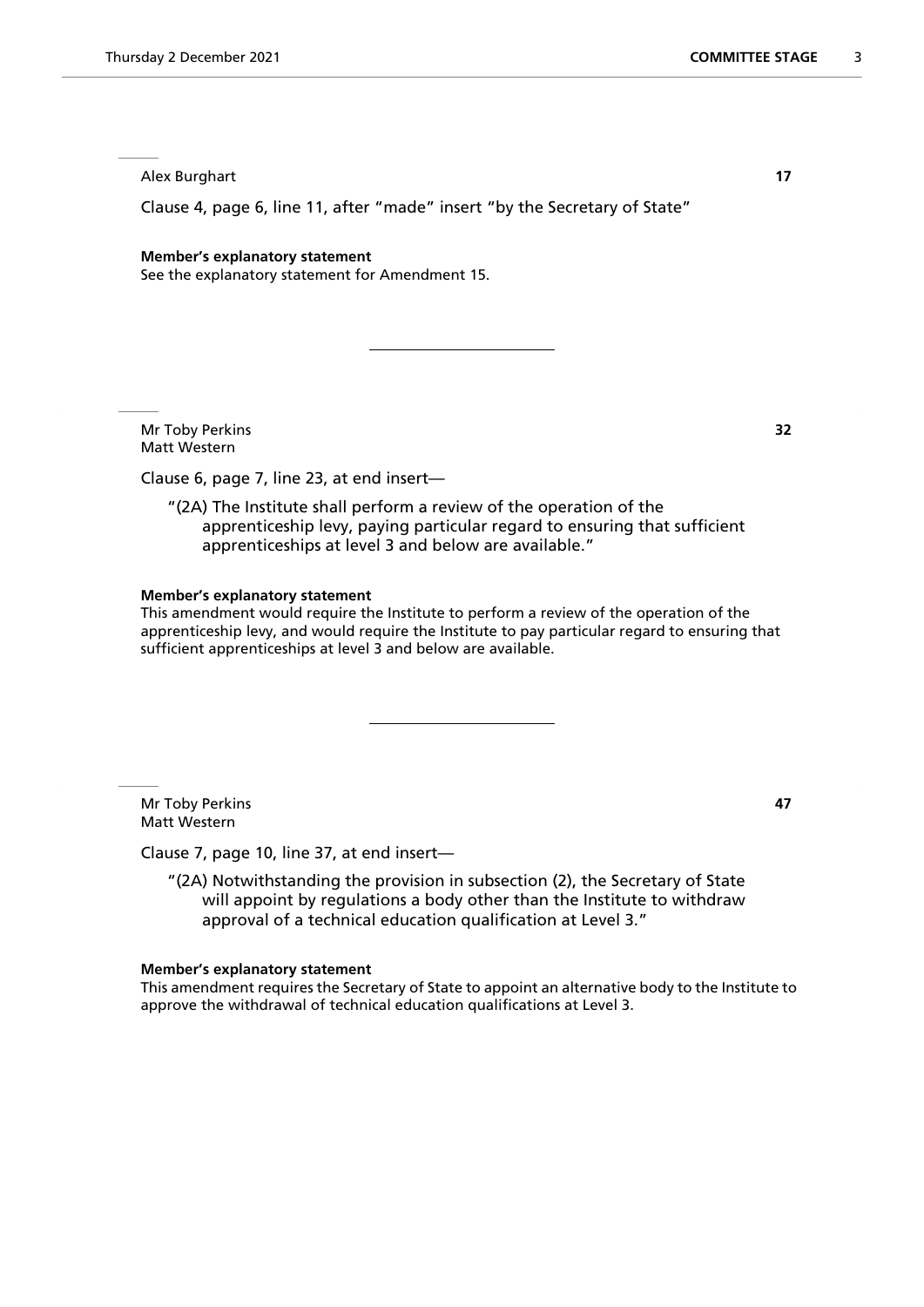Clause 7, page 10, leave out lines 38 to 40

#### **Member's explanatory statement**

This amendment leaves out subsection (3) of section A2D6 (approved technical education qualifications: approval and withdrawal) to be inserted into the Apprenticeships, Skills, Children and Learning Act 2009. The subsection was inserted at Lords Report.

Alex Burghart **19**

Clause 7, page 10, leave out lines 41 and 42

#### **Member's explanatory statement**

This amendment leaves out subsection (4) of section A2D6 (approved technical education qualifications: approval and withdrawal) to be inserted into the Apprenticeships, Skills, Children and Learning Act 2009. The subsection was inserted at Lords Report.

Mr Toby Perkins **48** Matt Western

Clause 7, page 11, line 19, at end insert—

- "(10) The Secretary of State must publish criteria to define what is meant by "high quality qualifications", which can be used as a framework for future deliberations about any defunding of qualifications.
- (11) Any future defunding of qualifications must be reviewed by an appointed independent panel of experts, against the criteria set out in subsection (10).
- (12) The Secretary of State must publish the proposed list of Level 3 vocational and technical qualifications which are proposed to be defunded, based on the criteria as set out in subsection (10), within 3 months of this Act receiving royal assent."

#### **Member's explanatory statement**

This amendment would require the Secretary of State to publish the criteria for what they consider to be high quality qualifications worth funding and to set up an independent panel to determine this.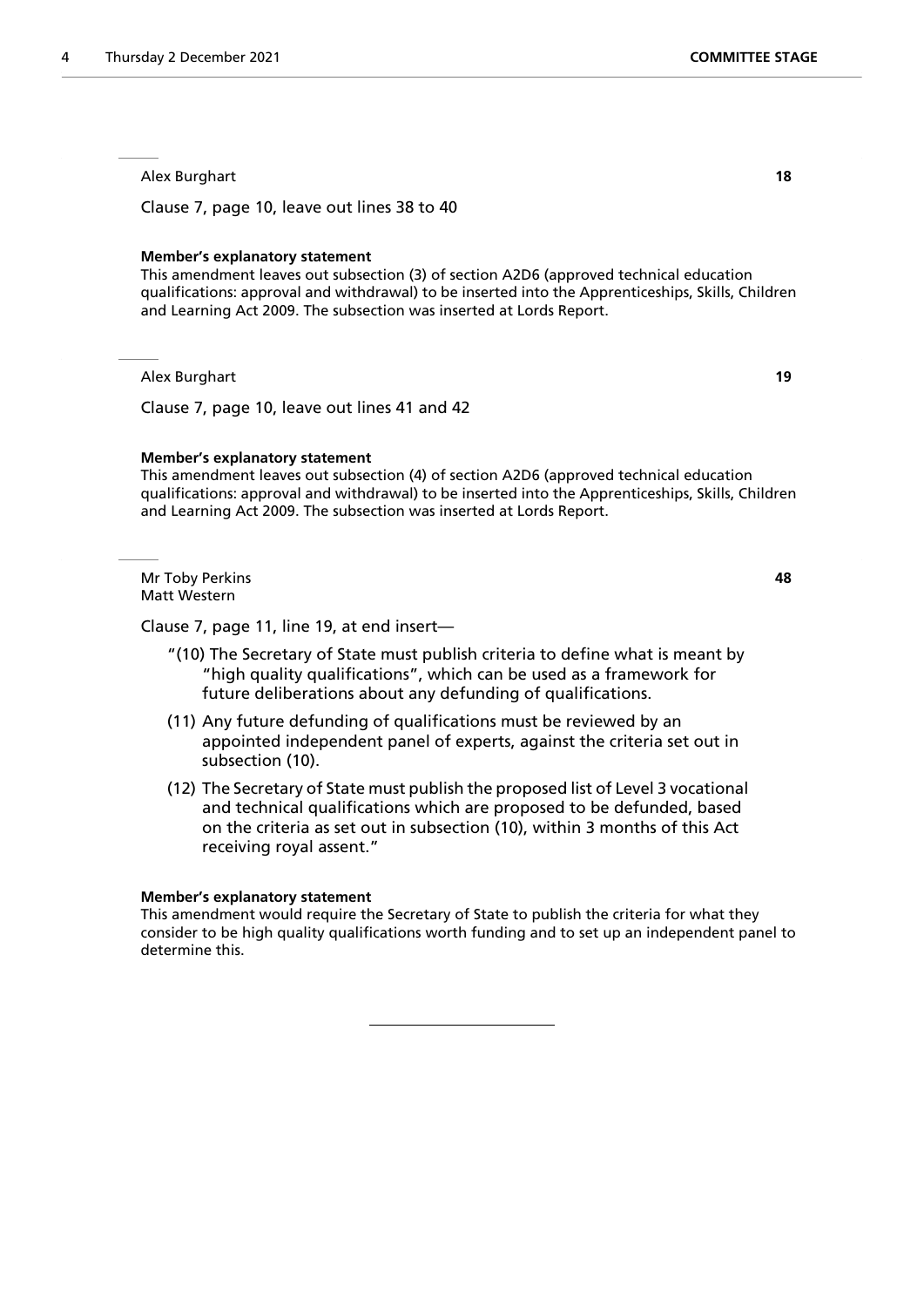Clause 10, page 14, line 17, leave out paragraph (a)

#### **Member's explanatory statement**

This amendment would ensure Ofqual remains able to make a determination under subsection (1) in relation to accreditation requirements relating to approved technical education qualifications.

Alex Burghart **20**

Page 18, line 2, leave out Clause 14

#### **Member's explanatory statement**

This amendment leaves out clause 14 of the Bill (amendments to section 42B of the Education Act 1997), which was inserted at Lords Report where it replaced the new clause (inserted immediately beforehand) "Information about technical education and training: access to English schools" which is now reinserted by NC1.

Mr Toby Perkins **51** Matt Western

Clause 15, page 19, line 25, after "State" insert "or Employer Representative Body"

#### **Member's explanatory statement**

This amendment would enable an Employer Representative Body to proscribe additional Level 3 qualifications as part of the Lifetime Skills Guarantee if there was an identified local need or skills shortage.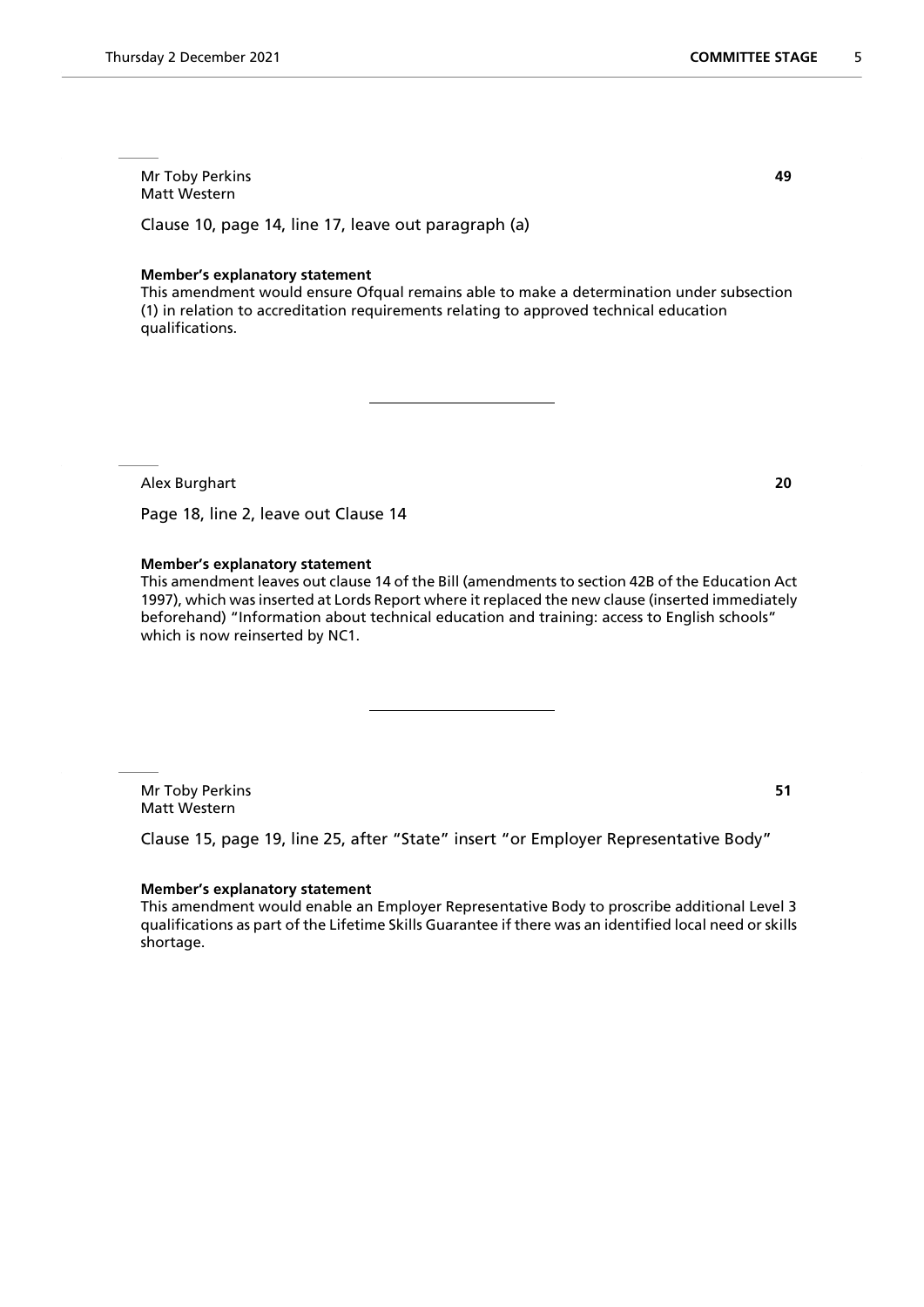Mr Toby Perkins **52** Matt Western

Clause 15, page 20, line 27, after "State" insert "or as determined in the provisions of a Local Skills Improvement Plan"

#### **Member's explanatory statement**

This amendment would enable for additional Level 3 qualifications to be proscribed in a local area where it was determined in the Local Skills Improvement Plan that there was a local need or skills shortage.

Alex Burghart **21**

Page 21, line 28, leave out Clause 17

#### **Member's explanatory statement**

This amendment leaves out clause 17 of the Bill (universal credit conditionality), which was inserted at Lords Report.

Mr Toby Perkins **50** Matt Western

Clause 18, page 22, line 6, at end insert—

"(1A) The Secretary of State must also prepare and publish a review of student maintenance entitlements."

#### **Member's explanatory statement**

This amendment would require the Secretary of State to review the maintenance support available to further education students and courses.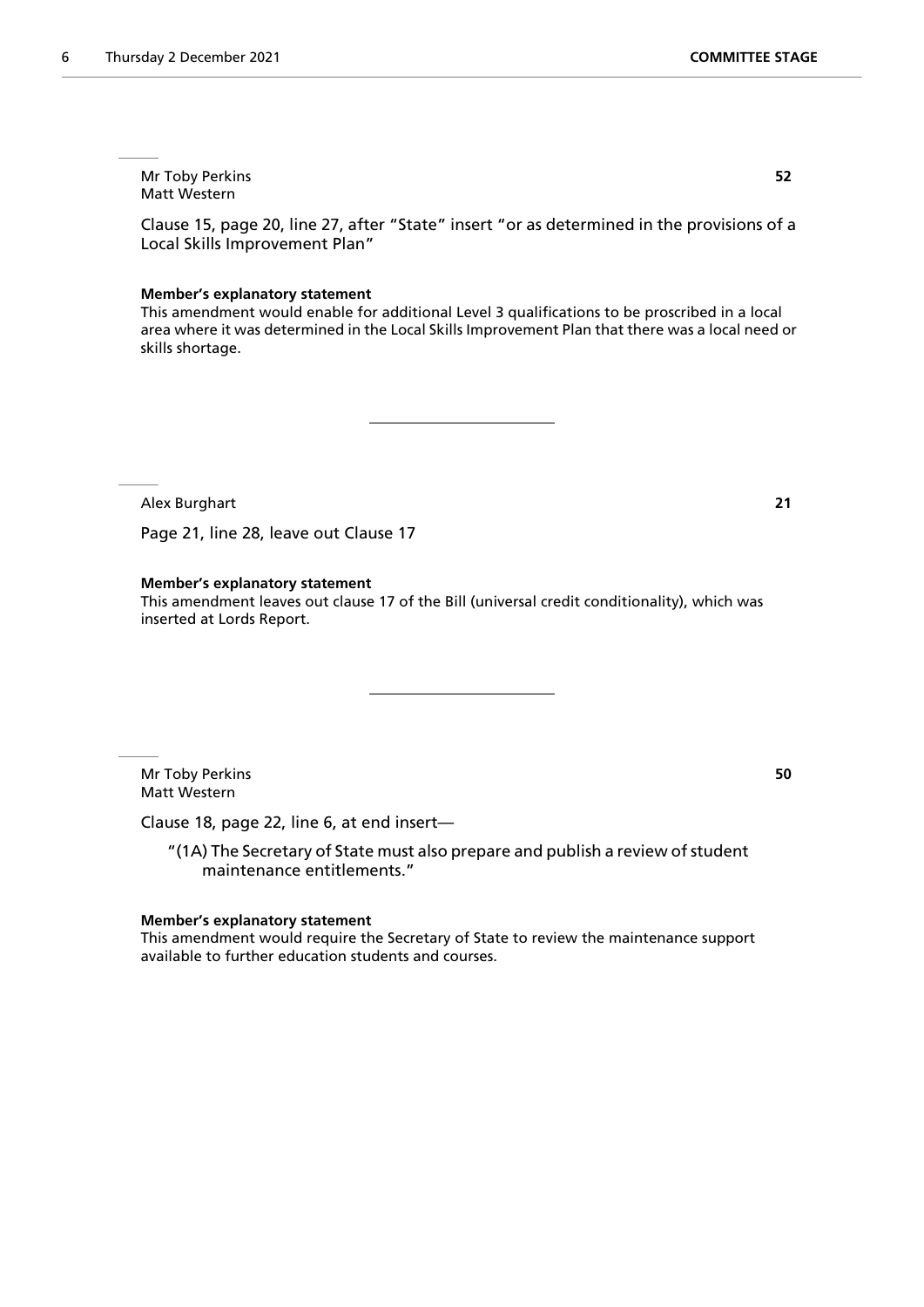Page 22, line 1, leave out Clause 18

#### **Member's explanatory statement**

This amendment leaves out clause 18 of the Bill (lifelong learning: review), which was inserted at Lords Report.

Alex Burghart **23**

Clause 19, page 22, line 34, leave out subsection (3)

#### **Member's explanatory statement**

This amendment leaves out clause 19(3) of the Bill (regulations about courses of initial teacher training for further education to include provision about special educational needs awareness training), which was inserted at Lords Report.

Mr Toby Perkins **60** Matt Western

Clause 20, page 24, line 13, at end insert—

"(5A)When measuring student outcomes under subsection (5), the OfS must take account of mitigating circumstances, such as the impact of the Covid-19 pandemic."

Mr Toby Perkins **56** Matt Western

Clause 20, page 24, line 16, at end insert—

"(6A) The OfS must consult the higher education sector before determining a minimum level in relation to a measure of student outcomes."

#### **Member's explanatory statement**

This amendment requires the OfS to consult the higher education sector before determining minimum levels.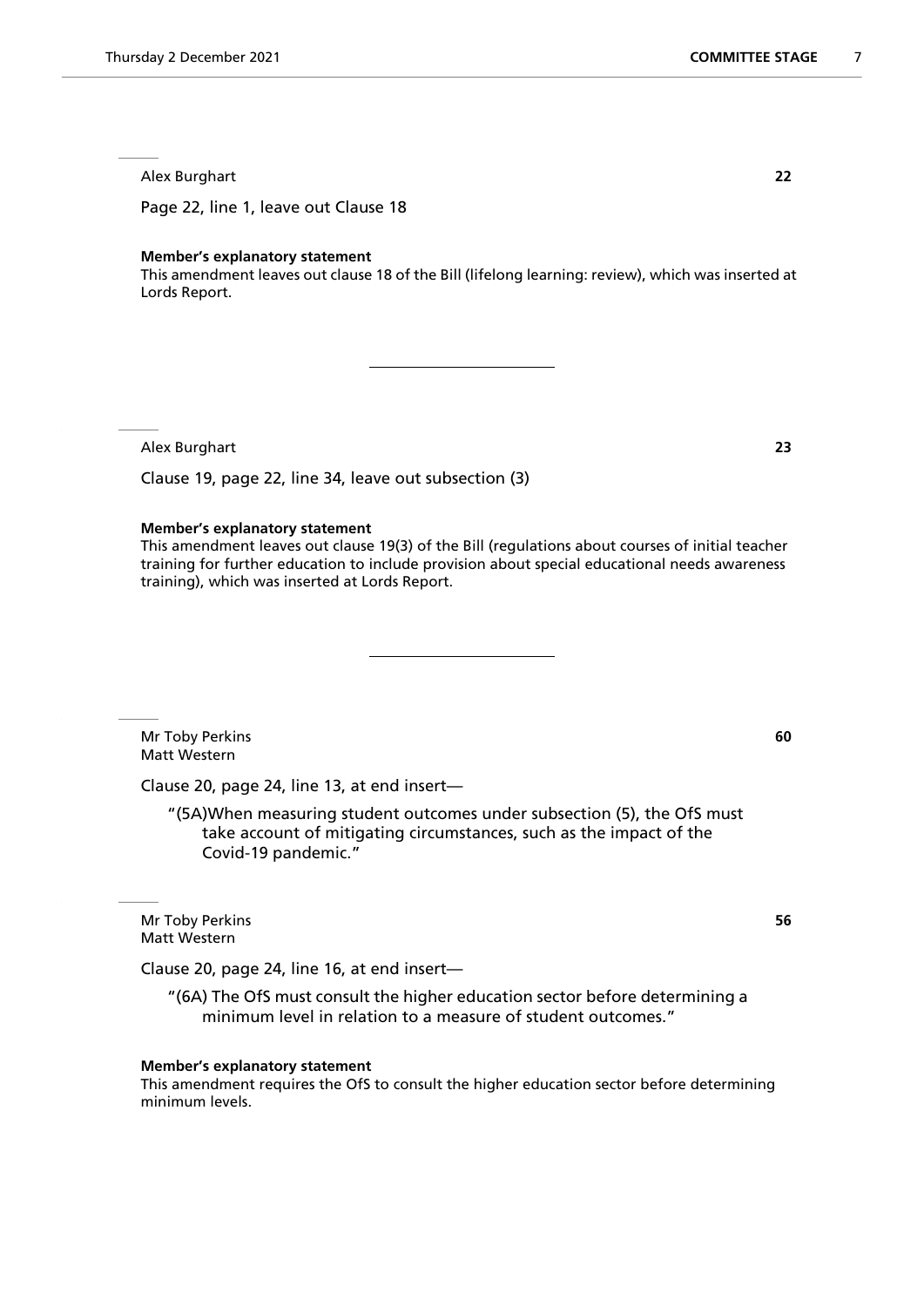Mr Toby Perkins **57** Matt Western

Clause 20, page 24, line 17, leave out "not"

#### **Member's explanatory statement**

This amendment requires the OfS to determine and publish different levels to reflect differences in student characteristics, different institutions or types of institution, different subjects or courses, or any other such factor.

Mr Toby Perkins **58** Matt Western

Clause 20, page 24, line 23, leave out "or subject being studied"

#### **Member's explanatory statement**

This amendment is intended to probe the OfS's powers of intervention at subject level.

Mr Toby Perkins **55** Matt Western

Clause 20, page 24, line 24, at end insert—

"(7A) When making decisions of a strategic nature in relation to a measure of student outcomes, the OfS must have due regard to the potential impact on the participation in higher education of students from disadvantaged and underrepresented groups."

#### **Member's explanatory statement**

This amendment seeks to ensure that the OfS's measure of student outcomes does not jeopardise widening participation for students from disadvantaged and underrepresented groups.

Mr Toby Perkins **59** Matt Western

Clause 20, page 24, line 28, at end insert—

"(8A)The OfS must work together with the devolved authorities to minimise the potential for different assessments of the quality of higher education with a view to protecting the United Kingdom's higher education sectors' international reputation."

#### **Member's explanatory statement**

This amendment probes the impact that moving the English higher education sector out of line with the UK Quality Code will have upon the coherence and consistency of UK quality assessment and the UK's HE sectors' international standing.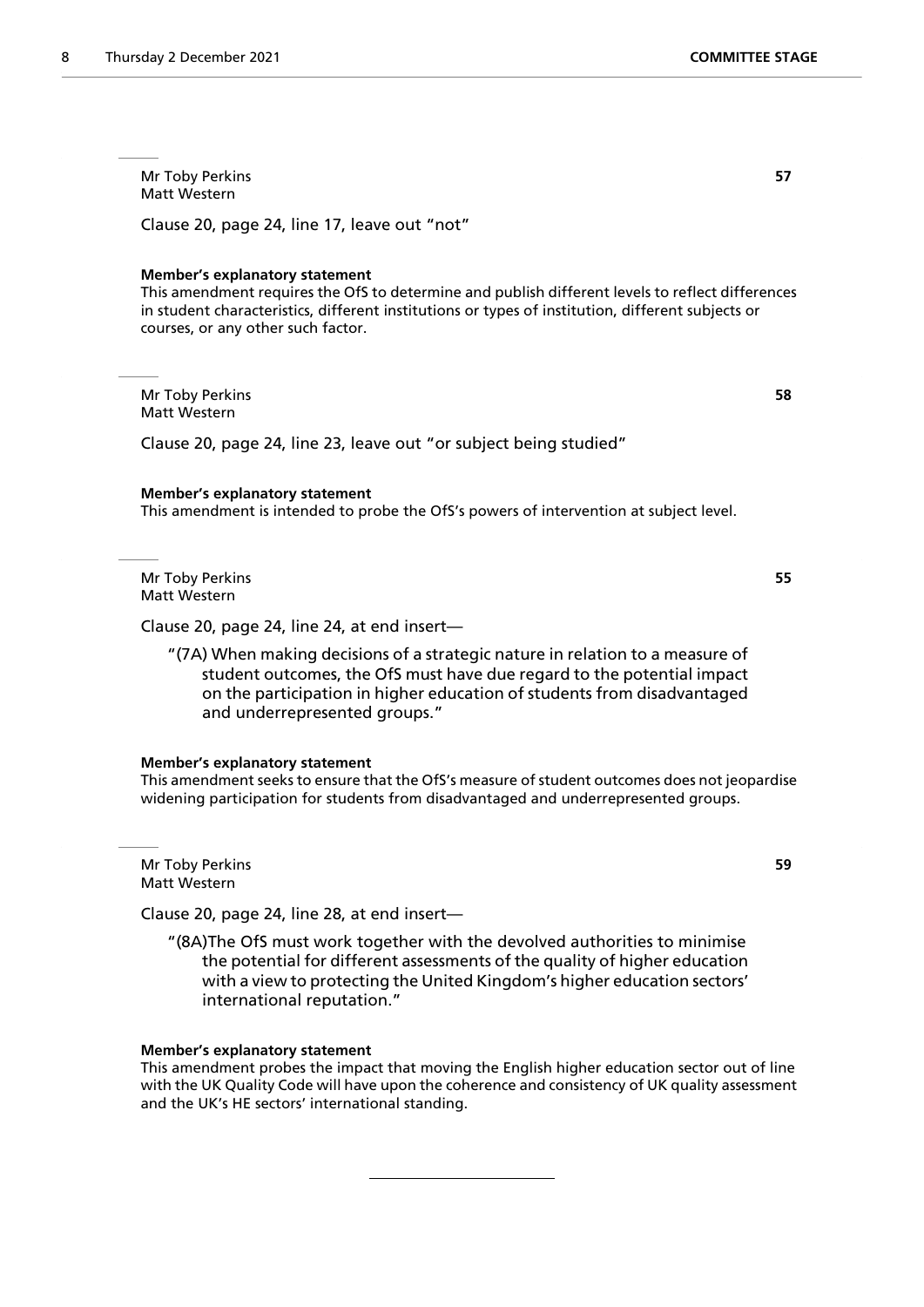Christian Wakeford **29** Mr Toby Perkins Matt Western

Clause 21, page 25, line 10, at end insert—

"(aa) for mayoral combined authorities or other authorities as defined by the Secretary of State, to keep a list of relevant education or training providers who meet the conditions specified by the authority in respect of that education or training;"

#### **Member's explanatory statement**

The effect of this amendment is that mayoral combined authorities or other authorities as defined by the Secretary of State will be able to establish a list of their own relevant education or training providers.

Christian Wakeford **30** Mr Toby Perkins Matt Western

Clause 21, page 26, line 12, at end insert "including mayoral combined authorities or other funding authorities."

#### **Member's explanatory statement**

This amendment is consequential on Amendment 29.

Christian Wakeford **31** Mr Toby Perkins Matt Western

Clause 22, page 27, line 8, after "(a)" insert "or (b)"

**Member's explanatory statement** This amendment is consequential on Amendment 30.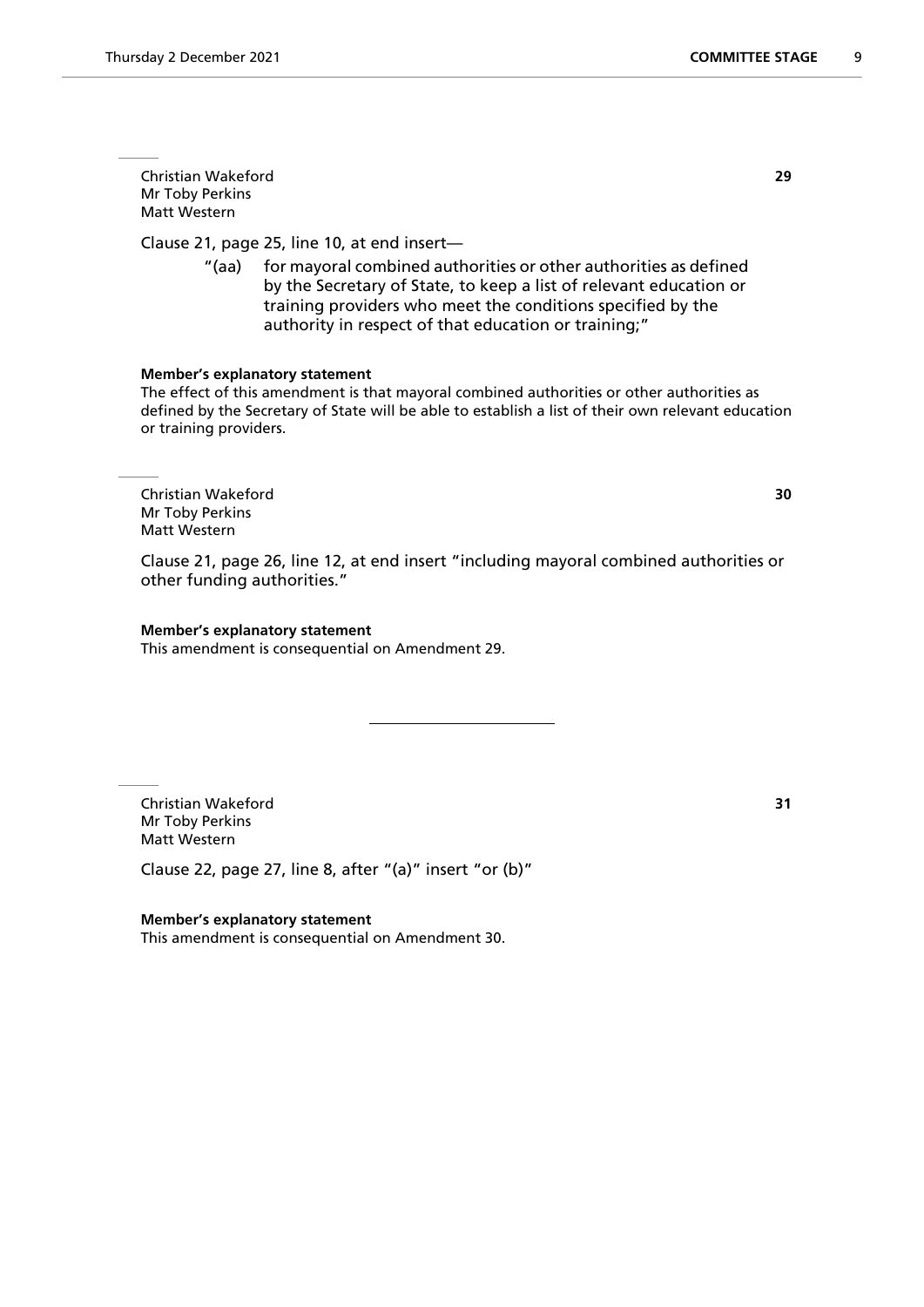Clause 22, page 28, line 15, leave out from first "to" to "paid" in line 16 and insert "an agreement for the funding authority to provide funding to the provider includes a reference to an agreement or arrangements between the funding authority and the provider by virtue of which amounts can or must be"

#### **Member's explanatory statement**

This amendment makes clear that an agreement between the Secretary of State and an education provider that must be in place in order for student loans to be paid directly to the provider counts as "funding arrangements" for the purposes of clause 22. It also covers arrangements other than agreements.

Mr Toby Perkins **53** Matt Western

Clause 25, page 30, line 17, leave out from "education" to end of line 17

Mr Toby Perkins **54** Matt Western

Clause 25, page 30, line 17, leave out from "has" to "level." and insert "is earning below the Living Wage, as identified by the Living Wage Foundation."

Alex Burghart **25**

Page 30, line 14, leave out Clause 25

#### **Member's explanatory statement**

This amendment leaves out clause 25 of the Bill (provision of opportunities for education and skills development), which was inserted at Lords Report.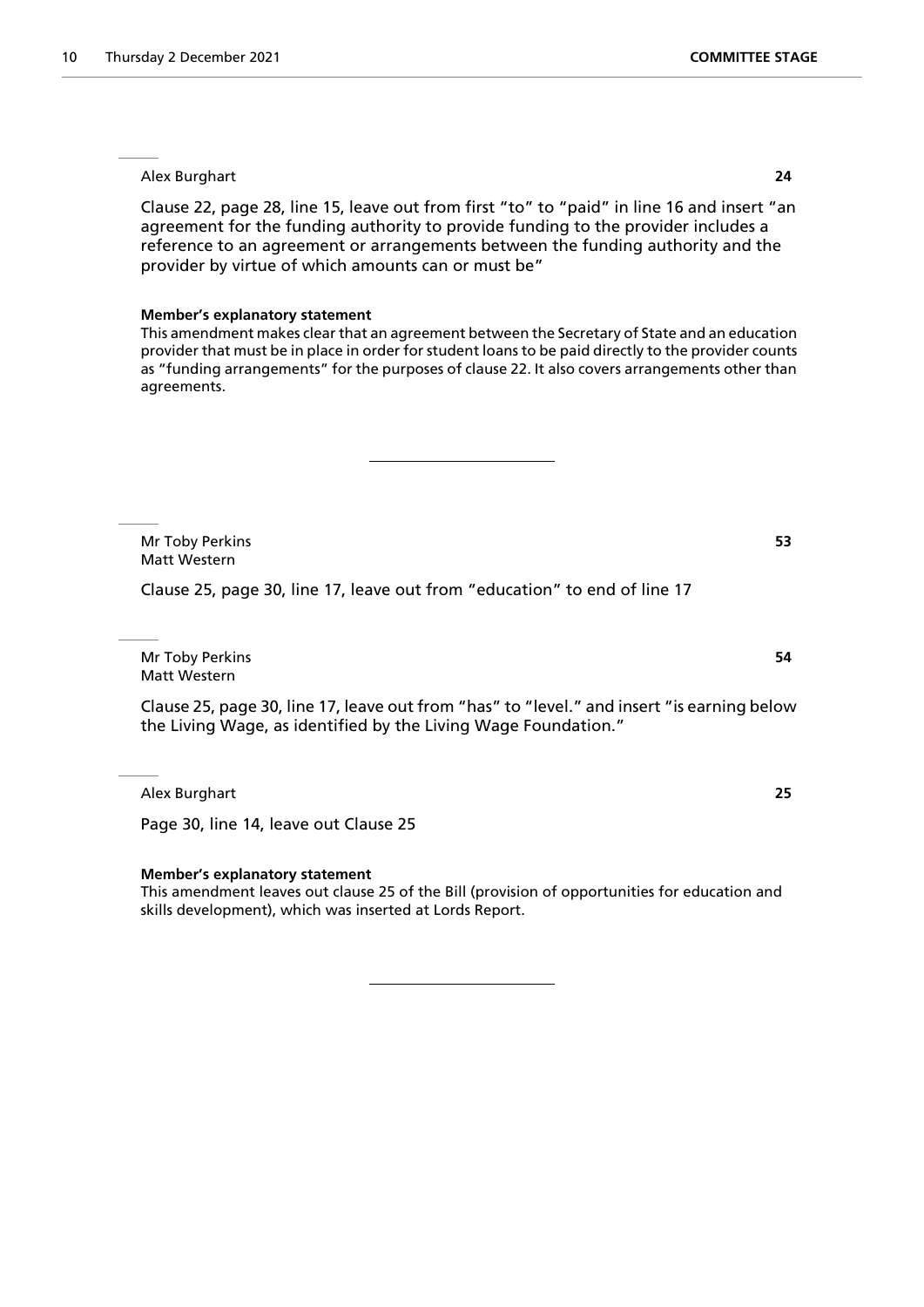Clause 39, page 42, line 13, leave out subsection (2)

#### **Member's explanatory statement**

This amendment removes the privilege amendment inserted in the Lords.

Alex Burghart **NC1**

To move the following Clause—

# **"Information about technical education and training: access to English schools**

- (1) Section 42B of the Education Act 1997 (information about technical education: access to English schools) is amended as follows.
- (2) In subsection (1), for "is an opportunity" substitute "are opportunities".
- (3) After subsection (1) insert—
- "(1A) In complying with subsection (1), the proprietor must give access to registered pupils on at least one occasion during each of the first, second and third key phase of their education."
- (4) After subsection (2) insert—
- "(2A) The proprietor of a school in England within subsection (2) must—
	- (a) ensure that each registered pupil meets, during each of the first and second key phases of their education, at least one provider to whom access is given (or any other number of such providers that may be specified for the purposes of that key phase by regulations under subsection (8)), and
	- (b) ask providers to whom access is given to provide information that includes the following—
		- (i) information about the provider and the approved technical education qualifications or apprenticeships that the provider offers,
		- (ii) information about the careers to which those technical education qualifications or apprenticeships might lead,
		- (iii) a description of what learning or training with the provider is like, and
		- (iv) responses to questions from the pupils about the provider or approved technical education qualifications and apprenticeships.
- (2B) Access given under subsection (1) must be for a reasonable period of time during the standard school day."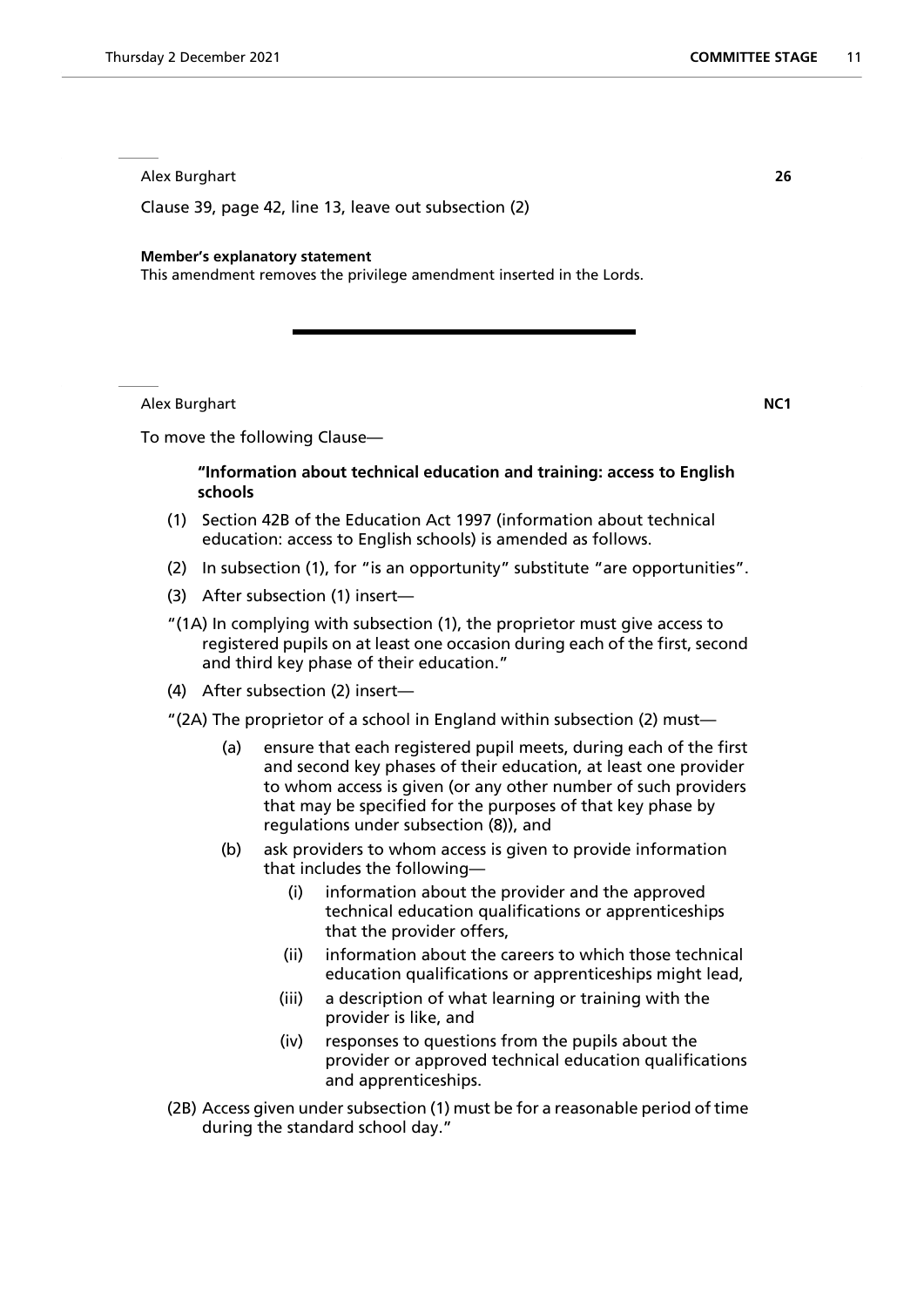- (5) In subsection (5)—
	- (a) in paragraph (c), at the end insert "and the times at which the access is to be given;";
	- (b) after paragraph (c) insert—
	- "(d) an explanation of how the proprietor proposes to comply with the obligations imposed under subsection (2A)."
- (6) In subsection (8), after "subsection (1)" insert "or (2A)".
- (7) After subsection (9) insert—

"(9A) For the purposes of this section—

- (a) the first key phase of a pupil's education is the period—
	- (i) beginning at the same time as the school year in which the majority of pupils in the pupil's class attain the age of 13, and
	- (ii) ending with 28 February in the following school year;
- (b) the second key phase of a pupil's education is the period—
	- (i) beginning at the same time as the school year in which the majority of pupils in the pupil's class attain the age of 15, and
	- (ii) ending with 28 February in the following school year;
- (c) the third key phase of a pupil's education is the period—
	- (i) beginning at the same time as the school year in which the majority of pupils in the pupil's class attain the age of 17, and
	- (ii) ending with 28 February in the following school year.""

# **Member's explanatory statement**

This new clause replaces clause 14. It removes requirements about university technical college access to pupils, requires access to pupils to be given in each key phase once (rather than three times), requires proprietors to ensure pupils meet at least one provider (or a prescribed number), and makes technical changes.

Emma Hardy **NC2**

To move the following Clause—

# **"Lifelong learning: special educational needs**

 When exercising functions under this Act, the Secretary of State must ensure that providers of further education are required to include special educational needs awareness training to all teaching staff to ensure that all staff are able to identify and adequately support those students who have special educational needs."

#### **Member's explanatory statement**

This new clause would place a duty on the Secretary of State to ensure that there is adequate special educational needs training for teachers of students in further education.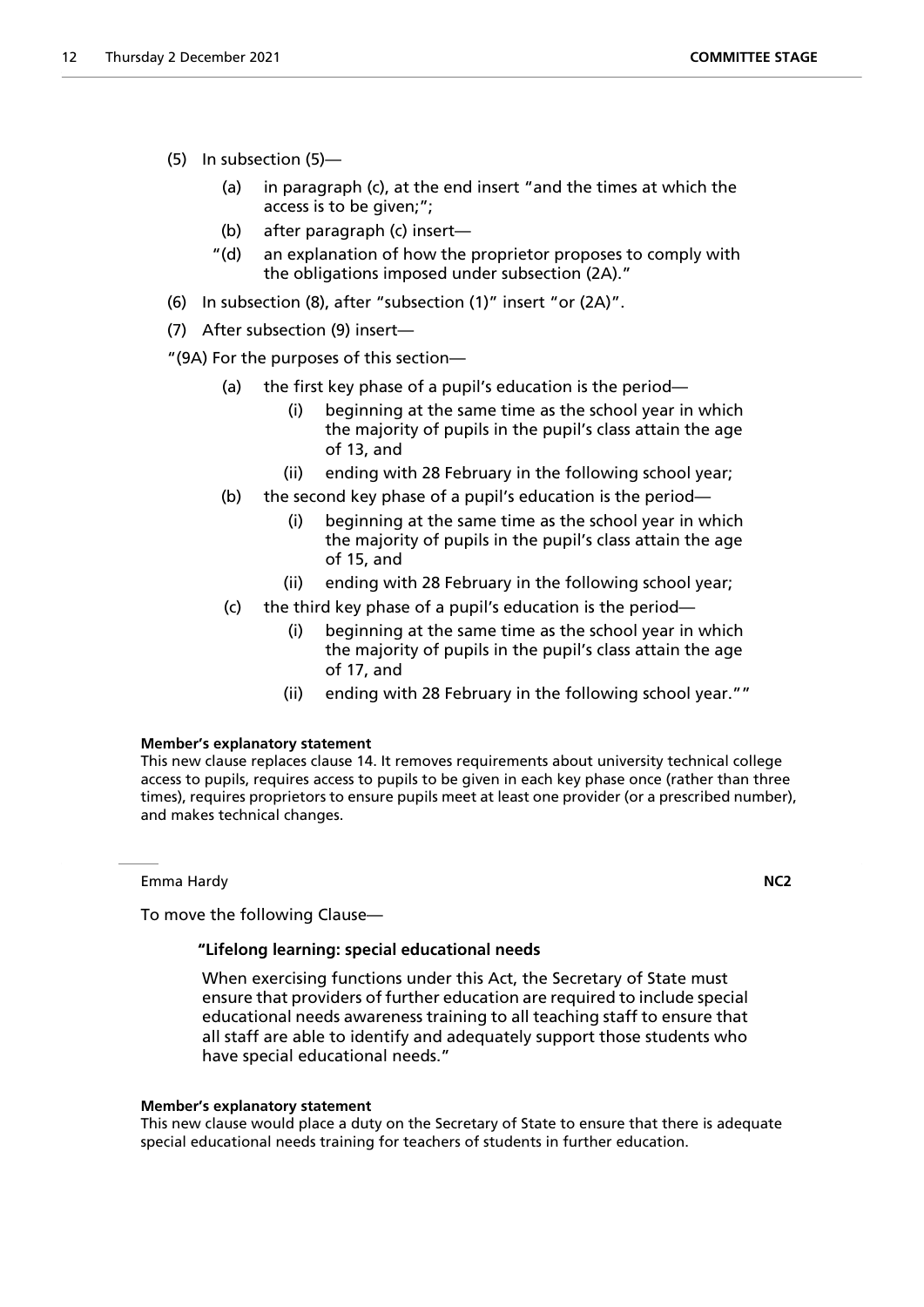Mr Toby Perkins **NC3** Matt Western

To move the following Clause—

# **"Report on the performance of employer representative bodies**

- (1) Within six months of the passing of this Act, and every twelve months thereafter, the Secretary of State must publish a report on the performance of employer representative bodies and lay it before both Houses of Parliament.
- (2) Each report must contain a statement setting out—
	- (a) the role of employer representative bodies,
	- (b) the accountability of employer representative bodies,
	- (c) the cost of employer representative bodies,
	- (d) the number of employer representative bodies in England and the areas covered,
	- (e) the number of employer representative bodies that have been removed and the reason why.
- (3) Each report must contain an independent assessment of the impact of each employer representative body on—
	- (a) the development of local skills improvement plans, and
	- (b) local rates of participation in further education."

#### **Member's explanatory statement**

This new clause requires the Secretary of State to publish and lay before both Houses of Parliament an annual report on employer representative bodies to allow for scrutiny of their role and performance.

**Stephen Timms NC4** 

To move the following Clause—

#### **"Access to Sharia-compliant lifelong learning loans**

- (1) The Secretary of State must make provision by regulations for Shariacompliant student finance to be made available as part of the lifelong learning entitlement.
- (2) Regulations under this section are to be made by statutory instrument, and a statutory instrument containing regulations under this section may not be made unless a draft of the instrument has been laid before, and approved by a resolution of, each House of Parliament."

#### **Member's explanatory statement**

This new clause allows the Secretary of State to make provision for Sharia-compliant LLE loans to ensure that the LLE is not a barrier to participation and upskilling.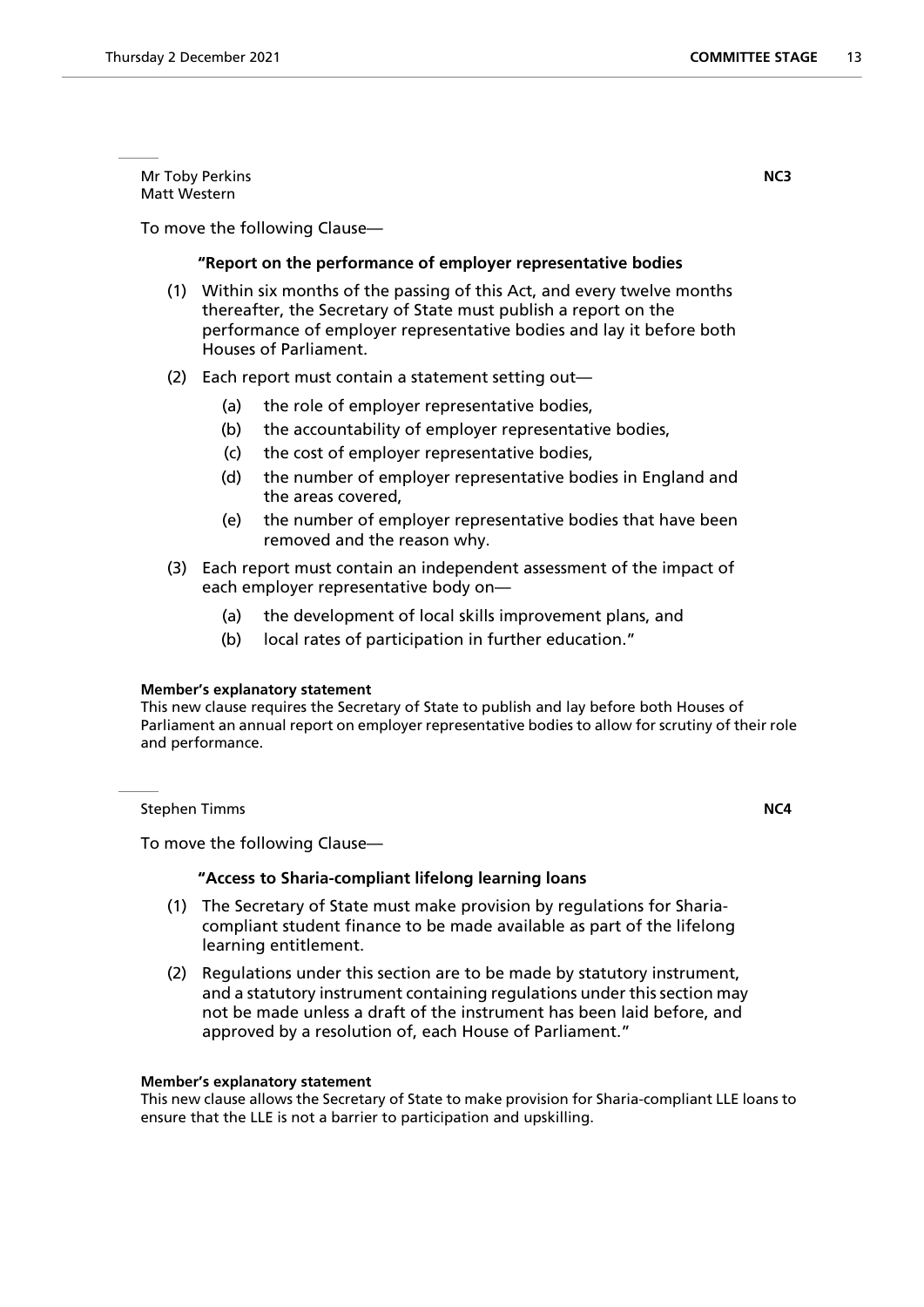Sarah Champion **NC5**

To move the following Clause—

# **"National review and plan for addressing the attainment gap**

 Within six months of the passing of this Act, the Secretary of State must undertake a review to understand how to support those who have not achieved grade 4 or above in GCSEs in—

- (a) English, or
- (b) mathematics,

for the purposes of issuing a plan to support such people to achieve a level of attainment in those subjects through higher education, further education or technical education, as is necessary to advance their skills and education."

#### **Member's explanatory statement**

This new clause intends to ensure that everyone is supported to attain the level of English and/or maths skills they need by ensuring there is a requirement for the Department for Education to have a plan to close the attainment gap based on a review of current policies and barriers to attainment in English and/or maths.

Mr Toby Perkins **NC6** Matt Western

To move the following Clause—

#### **"T-levels: Duty to review**

- (1) Two years after the date on which the first T-levels are completed, the Secretary of State must perform a review of the education and employment outcomes of students enrolled on T-level courses.
- (2) No qualifications may be defunded until the Secretary of State's duty under subsection (1) has been undertaken."

# Order of the House

# **[15 November 2021]**

That the following provisions shall apply to the Skills and Post-16 Education Bill [Lords]:

## **Committal**

1. The Bill shall be committed to a Public Bill Committee.

## **Proceedings in Public Bill Committee**

2. Proceedings in the Public Bill Committee shall (so far as not previously concluded) be brought to a conclusion on Tuesday 7 December 2021.